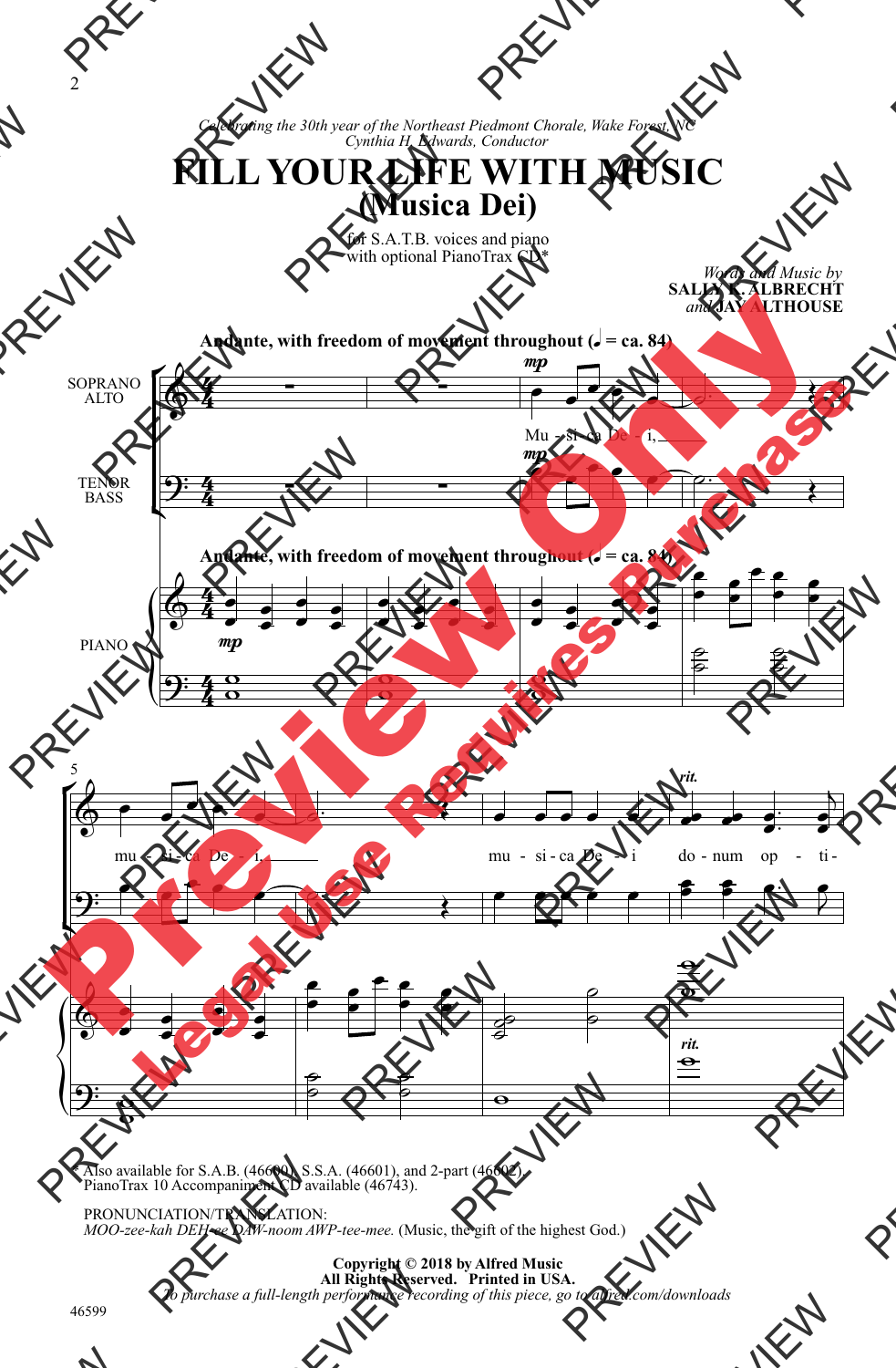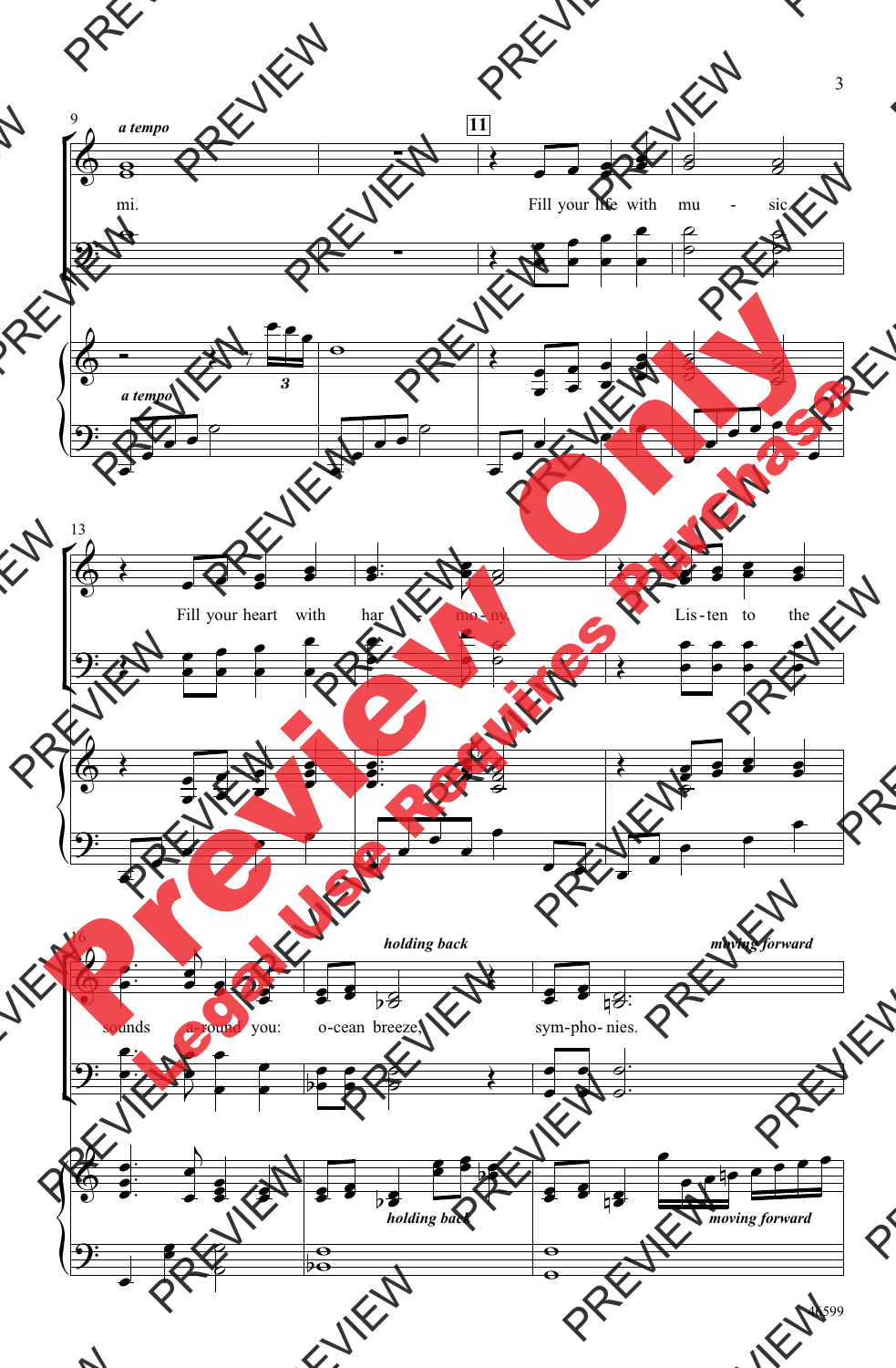

## 46599

4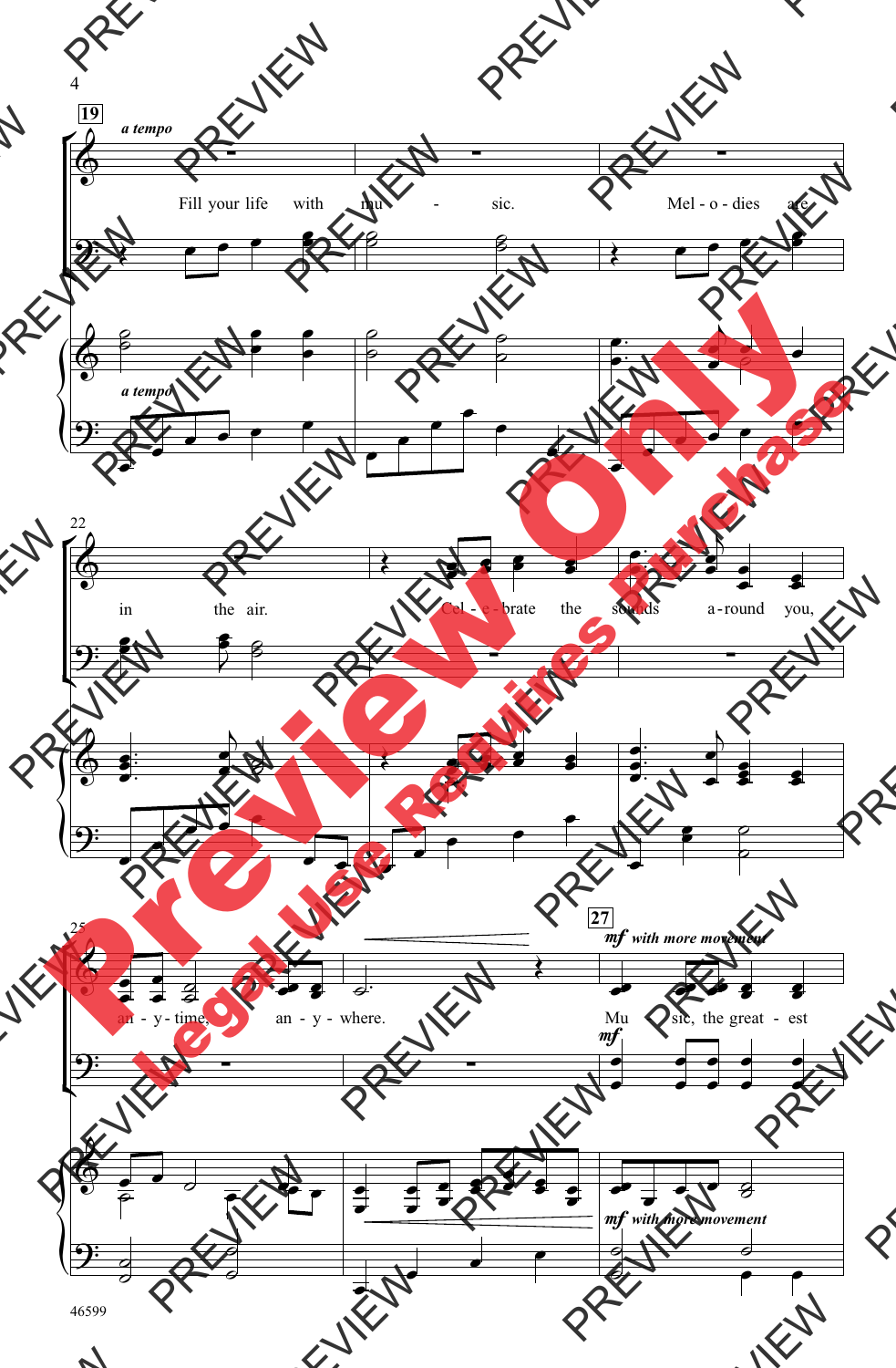

46599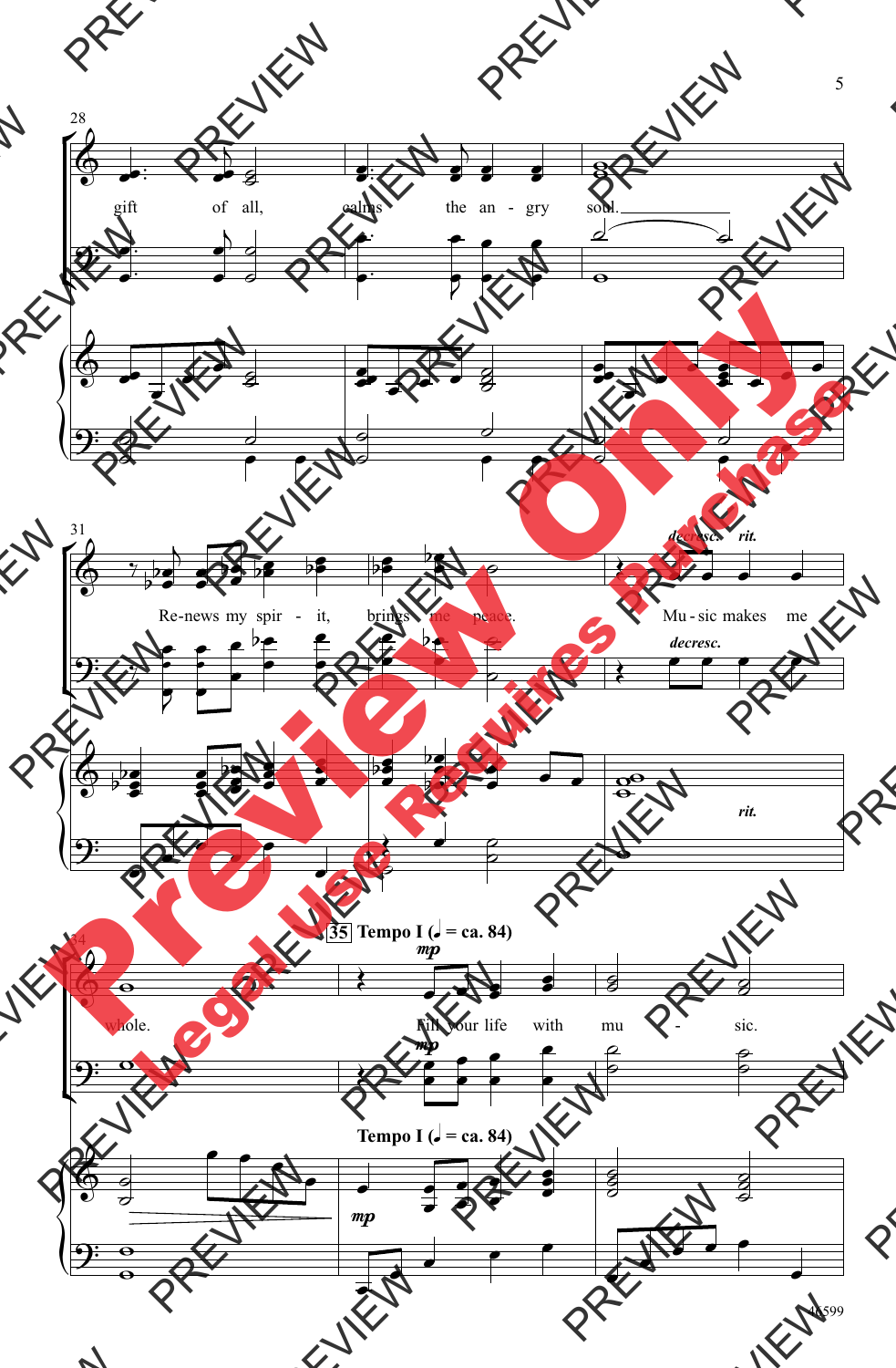